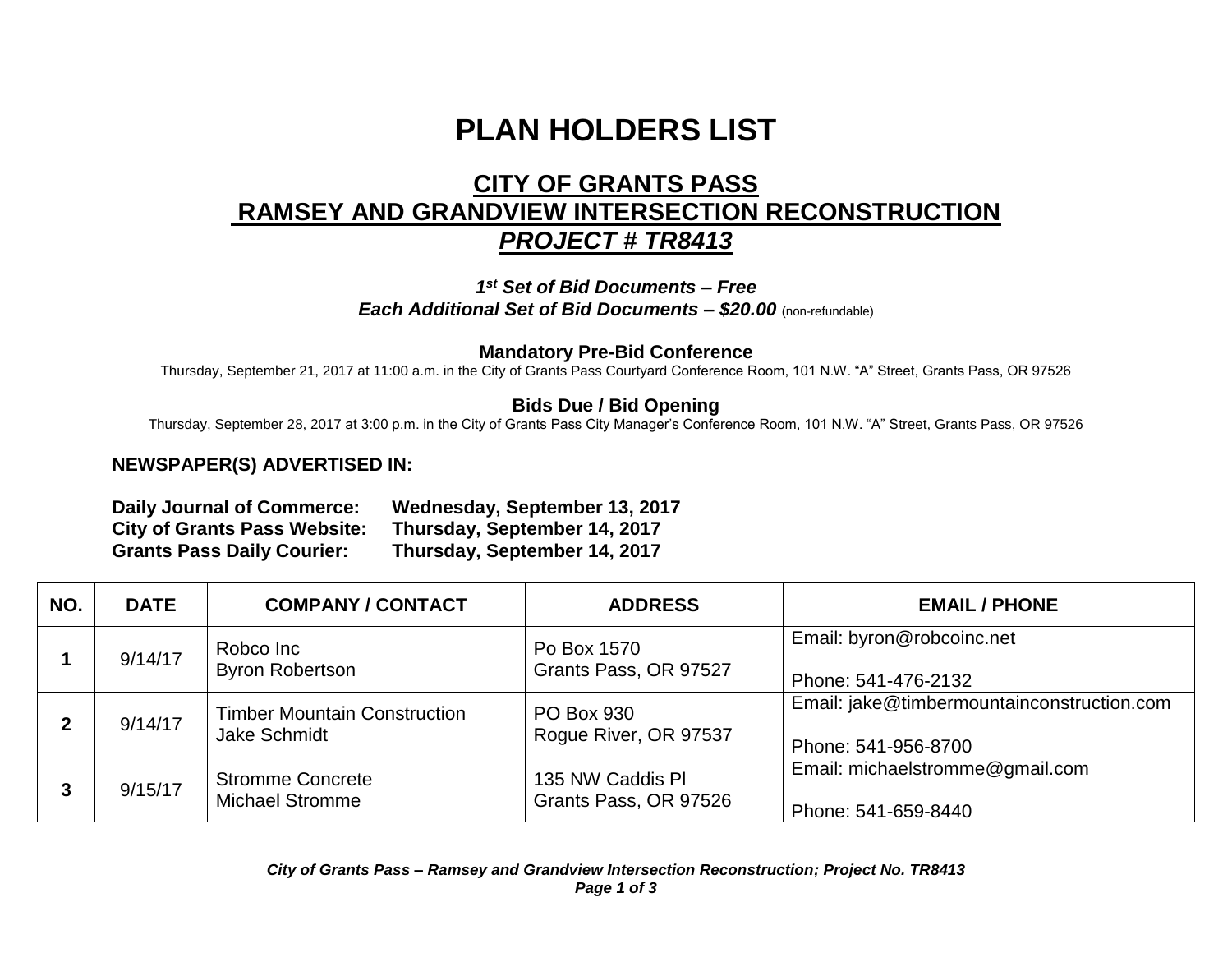| NO.                     | <b>DATE</b> | <b>COMPANY / CONTACT</b>                     | <b>ADDRESS</b>                           | <b>EMAIL / PHONE</b>                                    |
|-------------------------|-------------|----------------------------------------------|------------------------------------------|---------------------------------------------------------|
| $\overline{\mathbf{4}}$ | 9/19/17     | <b>Moser Paving</b><br>Jay Moser             | 650 Redwood Hwy<br>Grants Pass, OR 97527 | Email: office@moserpaving.com                           |
|                         |             |                                              |                                          | Phone: 541-479-2424                                     |
| $5\phantom{.0}$         | 9/21/17     | Roxy Ann Rock<br>Andy George                 | PO Box 4488<br>Medford, OR 97501         | Email: abg@jeffnet.org<br>Phone: 541-944-5507           |
| <b>FTP</b>              | 9/21/17     | Brown Contracting, Inc<br><b>Sean Emrick</b> | PO Box 26439<br>Eugene, OR 97402         | Email: sean@browncontracting.net<br>Phone: 541-338-9345 |
|                         |             |                                              |                                          | Email:                                                  |
| 6                       |             |                                              |                                          | Phone:                                                  |
|                         |             |                                              |                                          | Email:                                                  |
| $\overline{7}$          |             |                                              |                                          | Phone:                                                  |
|                         |             |                                              |                                          | Email:                                                  |
| 8                       |             |                                              |                                          | Phone:                                                  |
|                         |             |                                              |                                          | Email:                                                  |
| 9                       |             |                                              |                                          | Phone:                                                  |
|                         |             |                                              |                                          | Email:                                                  |
| 10                      |             |                                              |                                          | Phone:                                                  |
|                         |             |                                              |                                          | Email:                                                  |
| 11                      |             |                                              |                                          |                                                         |
|                         |             |                                              |                                          | Phone:                                                  |
| 12                      |             |                                              |                                          | Email:                                                  |
|                         |             |                                              |                                          | Phone:                                                  |
| 13                      |             |                                              |                                          | Email:                                                  |
|                         |             |                                              |                                          |                                                         |

*City of Grants Pass – Ramsey and Grandview Intersection Reconstruction; Project No. TR8413 Page 2 of 3*